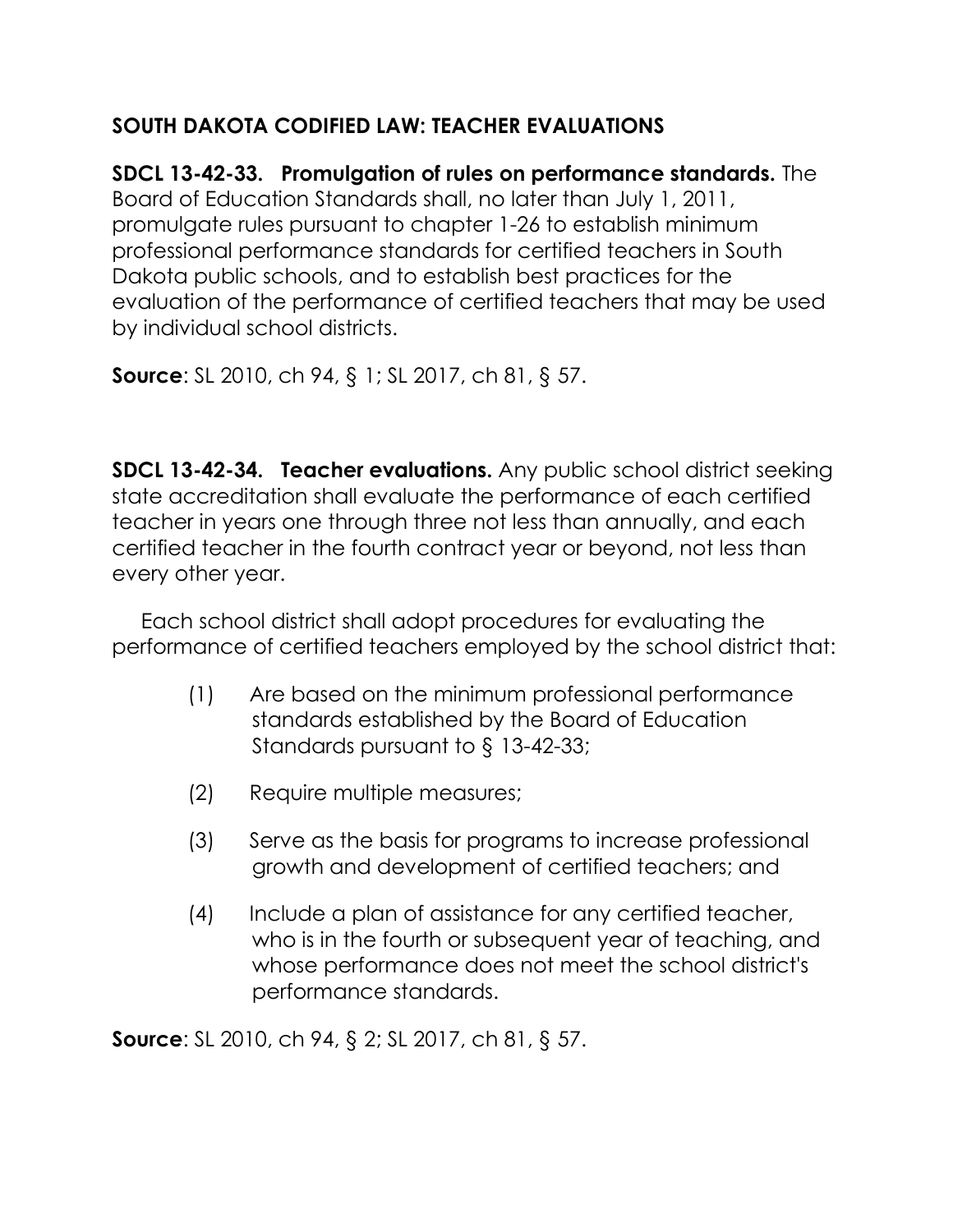**SDCL 13-42-35. Work group to develop model evaluation instrument**. A

work group appointed by the secretary of education shall provide input in developing the standards and shall develop a model evaluation instrument that may be used by school districts. The work group shall consist of the following:

- (1) Six teachers: two from an elementary school, two from a middle school, and two from a high school;
- (2) Three principals: one from an elementary school, one from a middle school, and one from a high school;
- (3) Two superintendents;
- (4) Two school board members;
- (5) Four parents who have students in various levels of the K-12 system:
- (6) One representative of the South Dakota Education Association;
- (7) One representative of the School Administrators of South Dakota; and
- (8) One representative of the Associated School Boards of South Dakota.

**Source**: SL 2010, ch 94, § 3.

## **SDCL 13-42-70. Evaluation records and documents not open to inspection or copying.** Any record or document, regardless of physical form, created by a public school, public school district, or any other school in connection with the evaluation of an individual teacher, principal, or other school employee constitutes personnel information and is not open to inspection or copying pursuant to subdivision 1-27- 1.5(7).

**Source**: SL 2014, ch 94, § 1.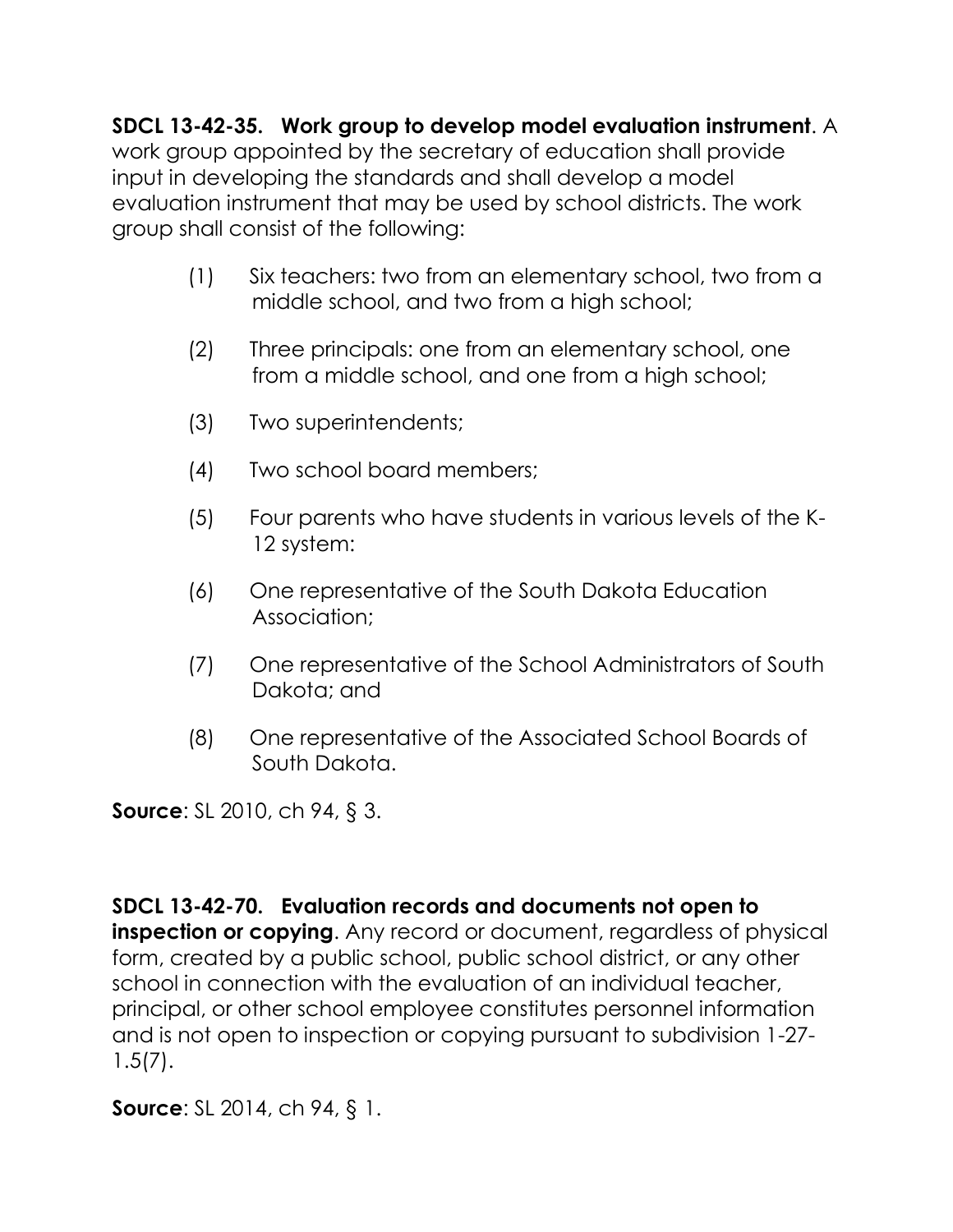**SDCL 13-3-62. State accountability system established**. A single, statewide state accountability system is established. The system shall hold public schools accountable for the academic achievement of their students and shall ensure that all public schools make yearly progress in continuously and substantially improving the academic achievement of their students.

**Source**: SL 2003, ch 90, § 1; SL 2012, ch 89, § 1.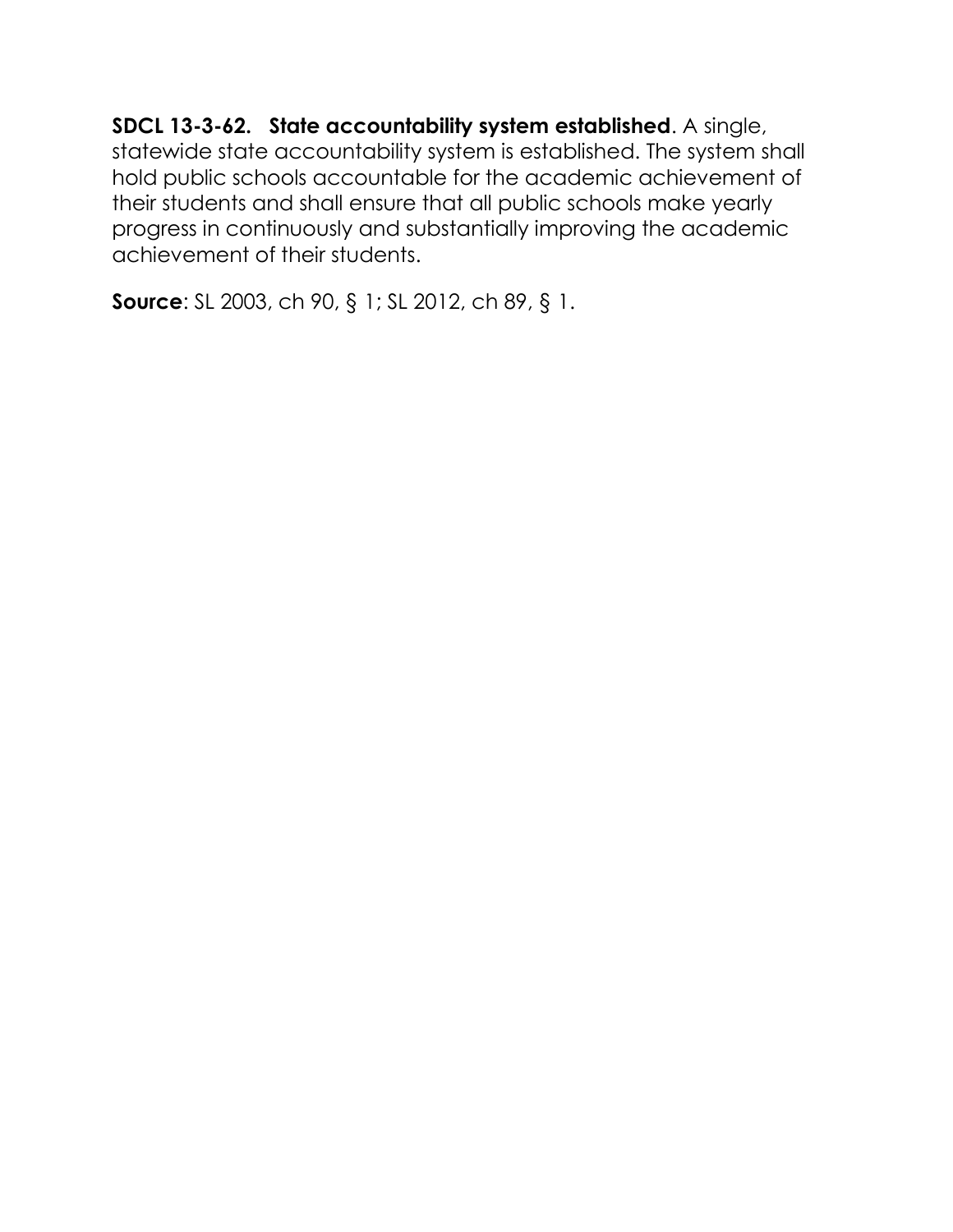**SDCL 13-3-69. Promulgation of rules to establish state accountability system.** The South Dakota Board of Education Standards may promulgate administrative rules pursuant to chapter 1-26 to establish the state accountability system based on achievement and other indicators including:

- (1) A definition of academic progress;
- (2) The method of calculating yearly progress in mathematics and reading for all public schools, including methods for determining both the status and growth;
- (3) A definition of four levels of student achievement, including a proficient level;
- (4) Determination of cut scores in mathematics and reading for each level of student achievement;
- (5) Establishment of the measurable objectives for academic progress;
- (6) Establishment of a system of sanctions, rewards, and recognition;
- (7) Establishment of the process for teacher and principal evaluation;
- (8) Determination of the criteria to demonstrate student preparedness for college and career for each public high school;
- (9) Determination of the method for calculating the attendance rate for each public elementary and middle school;
- (10) Establishment of an appeal process for public schools; and
- (11) Establishment of a process whereby the state accountability system will be periodically reviewed.

**Source**: SL 2003, ch 90, § 8; SL 2012, ch 89, § 6; SL 2017, ch 81, § 57.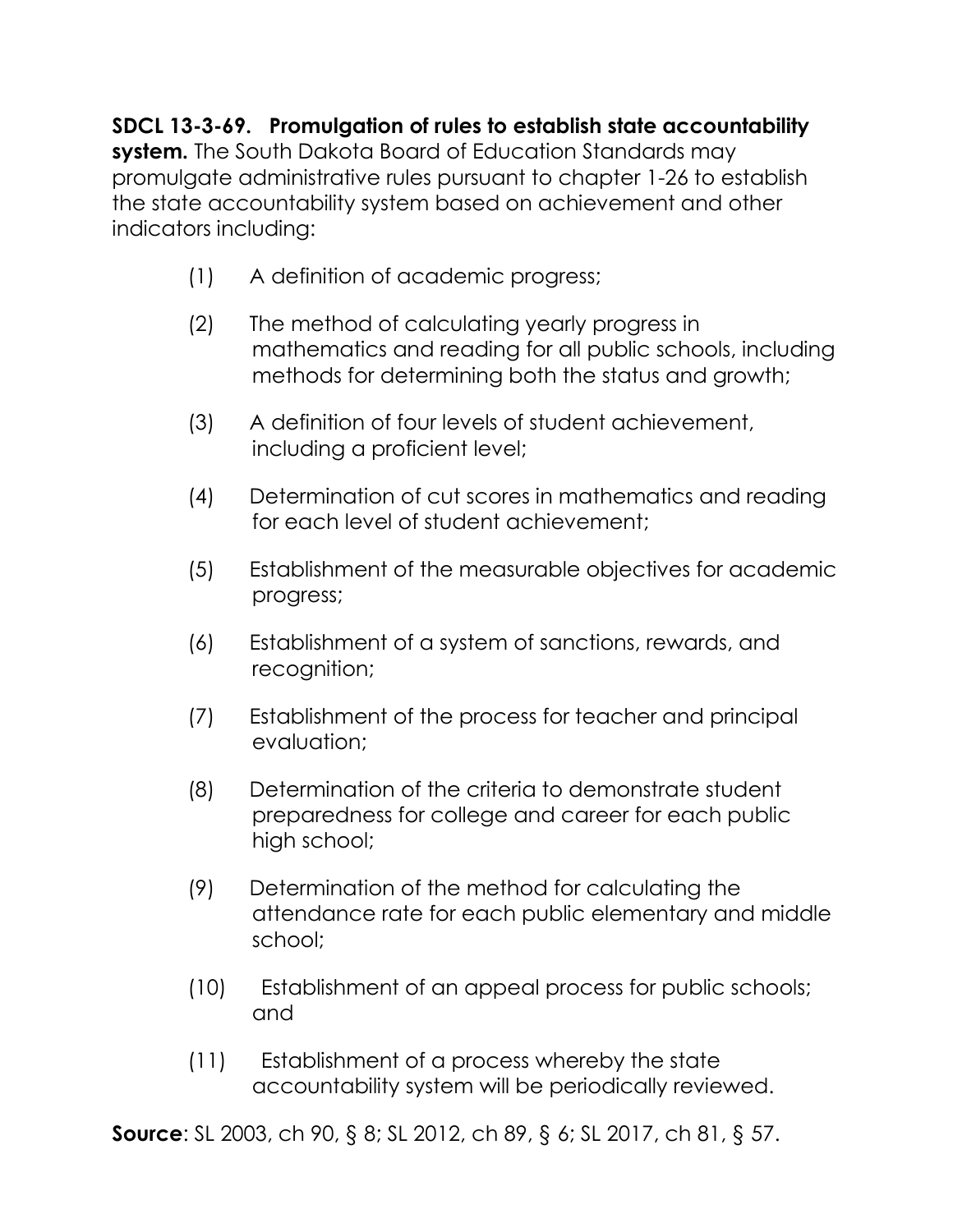## **ARTICLE 24:57: TEACHER PERFORMANCE STANDARDS AND EVALUATION**

## **AR 24:57:01:01. Definitions. Terms used in this article mean:**

- (1) "Danielson framework," the twenty-two components, clustered into domains one through four, inclusive, in The Framework for Teaching Evaluation Instrument (2013 edition) by Charlotte Danielson;
- (2) "Department," the South Dakota Department of Education;
- (3) "Evaluation," a process to assess objectively the performance of a teacher;
- (4) "Professional practice rating," the rating assigned to a teacher using at least one component from each of the four domains of the Danielson framework;
- (5) "State assessments," the academic achievement tests referenced in SDCL 13-3-55 and the science achievement test provided by the Department pursuant to 20 U.S.C. § 6311(b)(1)(C), as amended through December 1, 2013;
- (6) "State minimum evaluation requirements," the model for evaluating teacher performance which, for each teacher:
	- (a) Assigns a professional practice rating;
	- (b) Assigns a student growth rating based on attainment of student learning objectives;
	- (c) Will be used to guide professional growth; and
	- (d) Provides clear, timely, and useful feedback, including feedback that identifies needs and guides professional development;

 The ratings in (a) and (b) may be combined into a summative effectiveness rating;

 (7) Student growth," a change in student achievement between two or more points in time;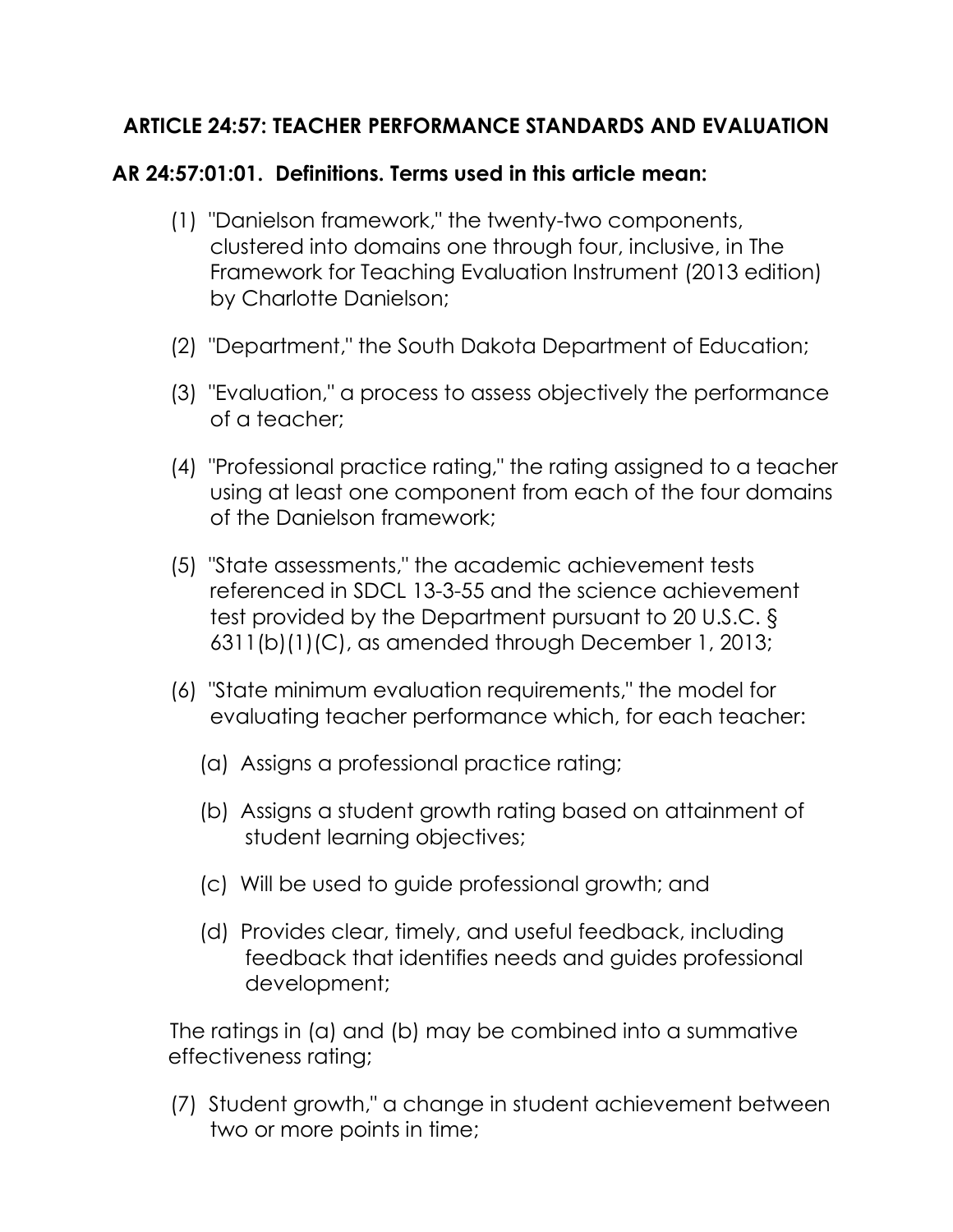- (8) Student growth rating," the rating assigned to a teacher based on student growth;
- (9) "Student learning objectives," target goals of student growth which:
	- (a) Reflect a rigorous, yet realistic expectation of student growth that can be achieved during the instructional period;
	- (b) Are written by a teacher and approved by an evaluator; and
	- (c) Include district, school, or teacher-developed assessments;
- (10) "Summative effectiveness rating," the combination of a teacher's professional practice rating and student growth rating into one of the following categories: Below Expectations, Meets Expectations, or Exceeds Expectations;
- (11) "Teacher," for purposes of this article, an individual who:
	- (a) Provides instruction to any kindergarten through grade twelve student;
	- (b) Maintains daily student records;
	- (c) Has completed an approved teacher education program at an accredited institution or completed an alternative certification program;
	- (d) Has been issued a South Dakota certificate; and
	- (e) Is not serving as a principal, assistant principal, superintendent, or assistant superintendent.

**Source**: 40 SDR 102, effective December 4, 2013; 41 SDR 109, effective January 12, 2015; 43 SDR 176, effective July 3, 2017.

**General Authority**: SDCL 13-3-69(7), 13-42-33.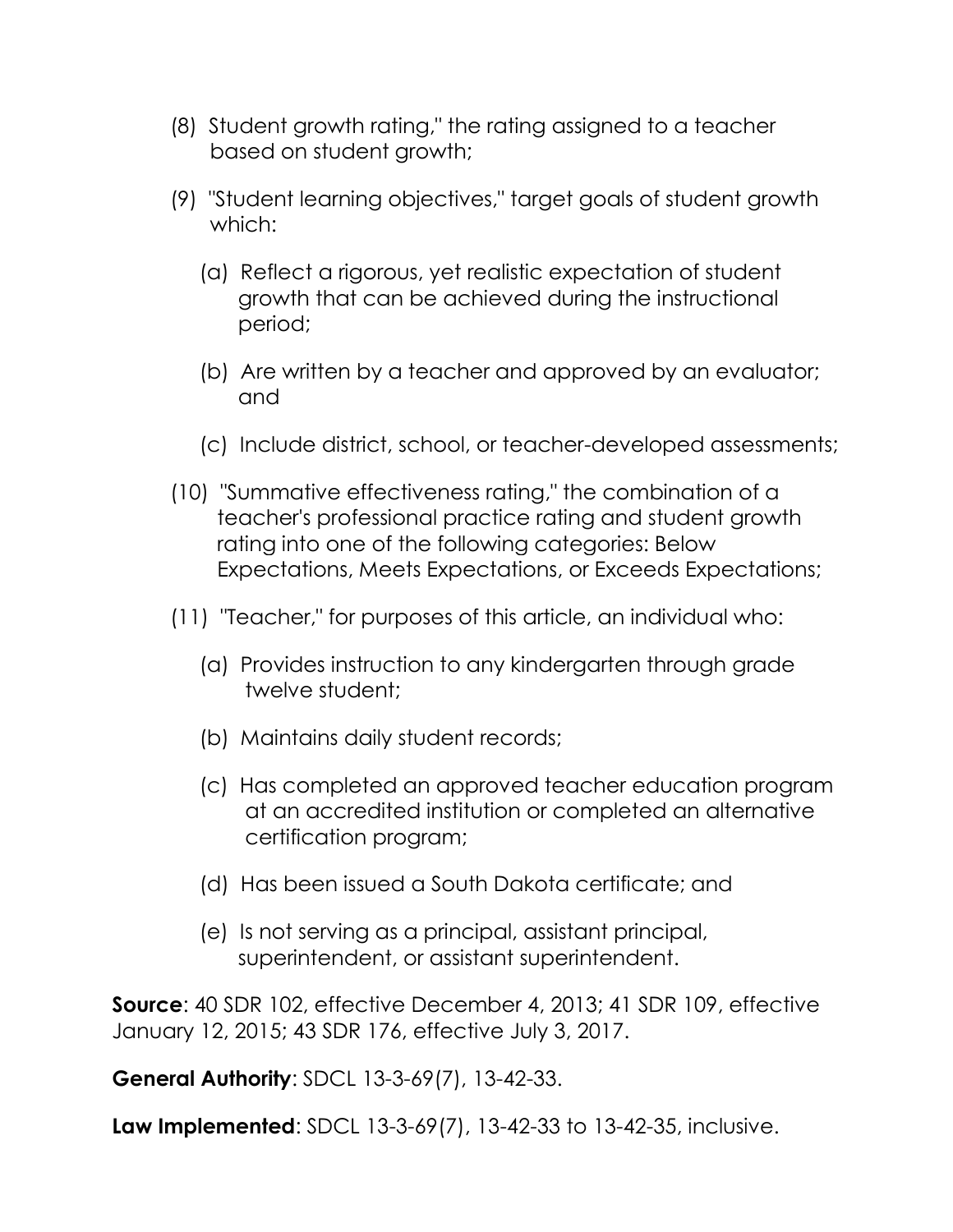**Reference**: Charlotte Danielson, The Framework for Teaching Evaluation Instrument, published by the Danielson Group, 2013 edition. The materials are available for viewing at the South Dakota Department of Education, 800 Governors Drive, Pierre, South Dakota. Copies may be obtained from [www.danielsongroup.org.](http://www.danielsongroup.org/)

**AR 24:57:02:01. Teacher performance standards.** Beginning in the 2014- 15 school year, the minimum professional performance standards to be used as a basis for evaluating teacher performance shall be aligned with the Danielson framework.

 **Source**: 38 SDR 58, effective October 17, 2011; 39 SDR 32, effective September 3, 2012; transferred from § 24:08:06:01, 40 SDR 102, effective December 4, 2013.

**General Authority**: SDCL 13-3-69(7), 13-42-33, 13-42-34.

**Law Implemented**: SDCL 13-3-69(7), 13-42-33, 13-42-34.

**AR 24:57:02:02. State minimum evaluation requirements.** Beginning in the 2014-2015 school year, each school district must, at a minimum, use all the state minimum evaluation requirements when evaluating teachers in the district.

**Source**: 40 SDR 102, effective December 4, 2013.

**General Authority**: SDCL 13-3-69(7), 13-42-33.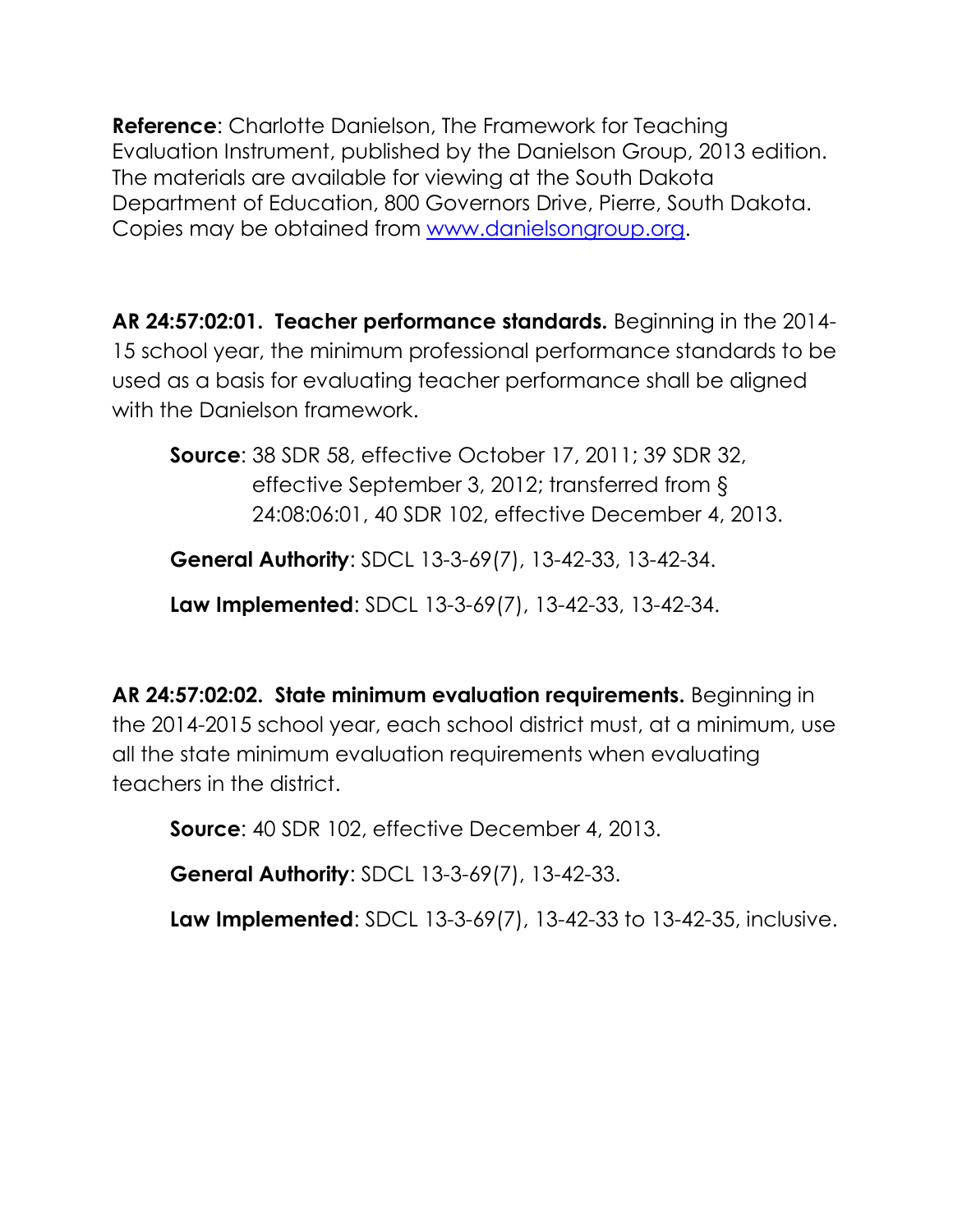**AR 24:57:02:03. Alternative evaluation model**. Notwithstanding § 24:57:02:02, a school district may use a model of professional practice other than the Danielson framework to evaluate its teachers if it proves to the department that this model is aligned with the Danielson framework. A school district may also choose not to use student learning objectives as a measure of student growth if it proves to the department that the district's method of measuring student growth for all teachers in the district reflects a rigorous, yet realistic expectation of student growth that can be achieved during the instructional period and includes district, school, or teacher-developed assessments.

 **Source**: 40 SDR 102, effective December 4, 2013; 43 SDR 176, effective July 3, 2017.

**General Authority**: SDCL 13-3-69(7), 13-42-33.

**Law Implemented**: SDCL 13-3-69(7), 13-42-33 to 13-42-35, inclusive.

**AR 24:57:02:04. Alternative evaluation application.** If a district chooses to use the options provided in § 24:57:02:03, it must apply on forms provided by the department. The department may require additional documents and information necessary to enable the department to make the determinations referenced in § 24:57:02:03.

**Source**: 40 SDR 102, effective December 4, 2013.

**General Authority**: SDCL 13-3-69(7), 13-42-33.